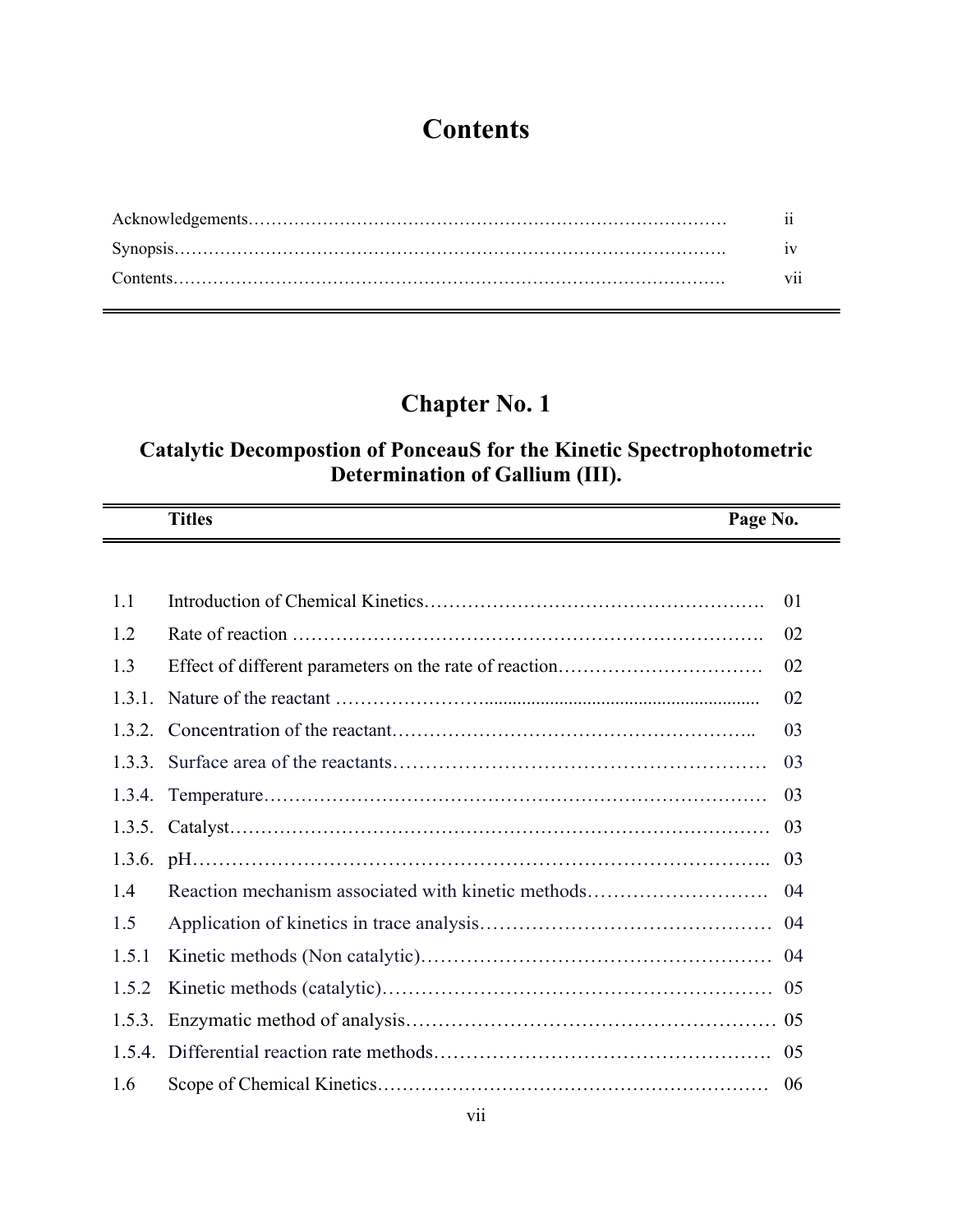| 1.7    |                                                                                | 07 |
|--------|--------------------------------------------------------------------------------|----|
| 1.8    |                                                                                | 08 |
| 1.8.1  |                                                                                | 08 |
| 1.9    |                                                                                | 09 |
| 1.10   |                                                                                | 09 |
| 1.11   | Review of Literature for the Determination of Gallium                          | 10 |
| 1.12   |                                                                                | 15 |
|        |                                                                                | 15 |
|        |                                                                                | 16 |
| 1.13.1 |                                                                                | 16 |
| 1.13.2 |                                                                                | 16 |
| 1.13.3 |                                                                                | 17 |
| 1.13.4 |                                                                                | 17 |
| 1.13.5 |                                                                                | 17 |
| 1.13.6 |                                                                                | 17 |
| 1.13.7 | Spectrophotometric Procedure for the determination of Gallium (III) from       |    |
|        |                                                                                | 17 |
| 1.13.8 | Spectrophotometric Procedure for the determination of Gallium (III) from       |    |
|        |                                                                                | 18 |
|        | 1.13.9 Determination of Gallium (III) from Medicinal drug and Semiconductor by |    |
|        |                                                                                | 18 |
| 1.14   |                                                                                | 18 |
| 1.15   |                                                                                | 22 |

#### **HPLC Determination of α-Keto acids in Human Serum and Urine using 4- Nitro-1, 2-phenylenediamine as Derivatizing Reagent**

| <b>Titles</b>               | Page No. |
|-----------------------------|----------|
|                             |          |
| $\cdot \cdot \cdot$<br>V111 |          |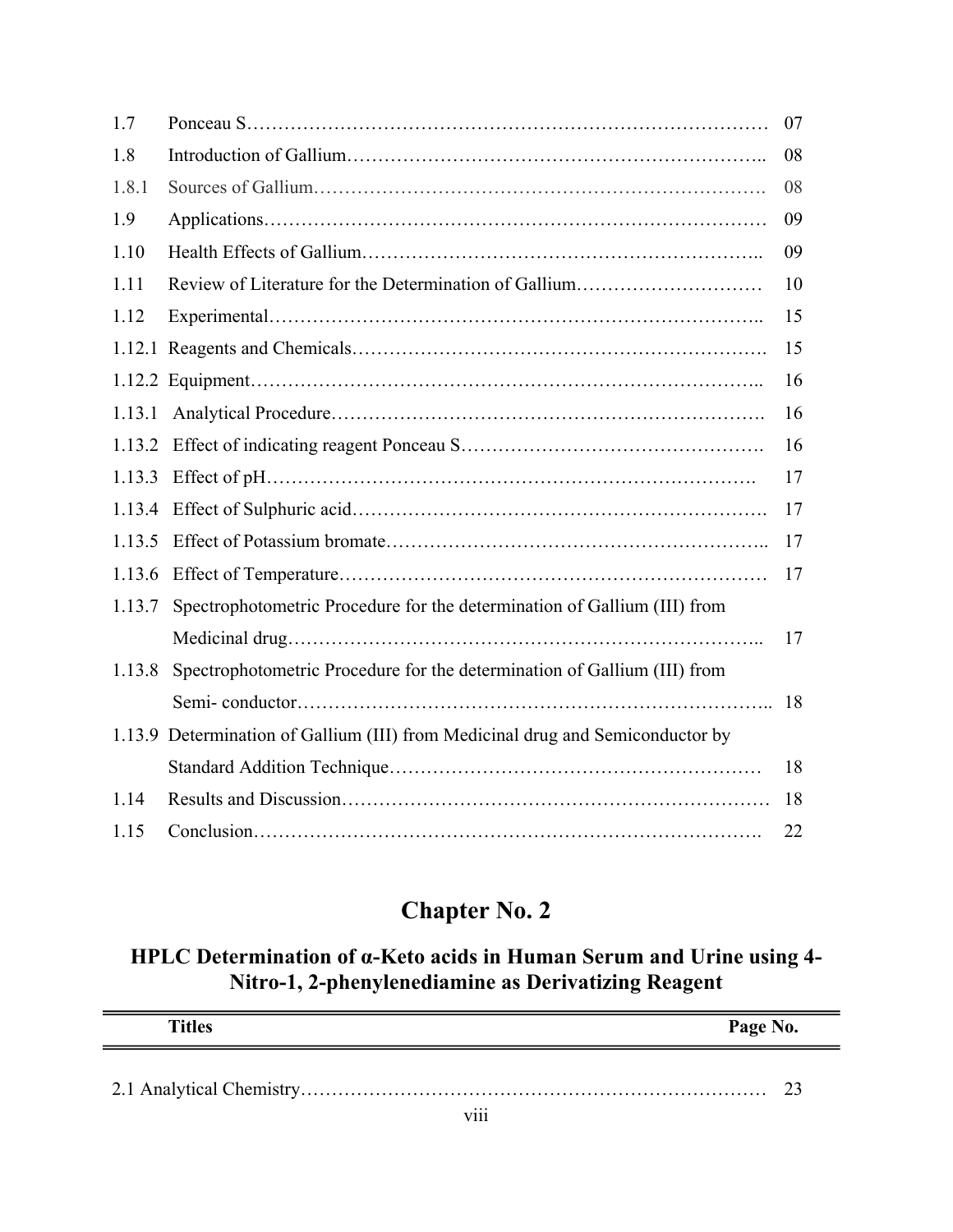| 2.1.1  | 23 |
|--------|----|
| 2.1.2  | 24 |
| 2.2.   | 24 |
|        | 24 |
| 2.3.   | 25 |
|        | 25 |
|        | 26 |
|        | 26 |
|        | 28 |
|        | 28 |
|        | 29 |
|        | 29 |
| 2.3.9. | 30 |
| 2.4.   | 30 |
| 2.4.1. |    |
| 2.4.2. |    |
| 2.4.3. | 32 |
| 2.4.4. | 33 |
| 2.4.5. | 33 |
| 2.4.6. | 34 |
| 2.4.7. | 34 |
| 2.4.8. | 35 |
| 2.5.   | 35 |
| 2.5.1. | 35 |
| 2.5.2. | 35 |
|        | 36 |
|        | 36 |
| 2.5.5. | 36 |
| 2.5.6. | 36 |
|        | 37 |
| 2.5.8. | 37 |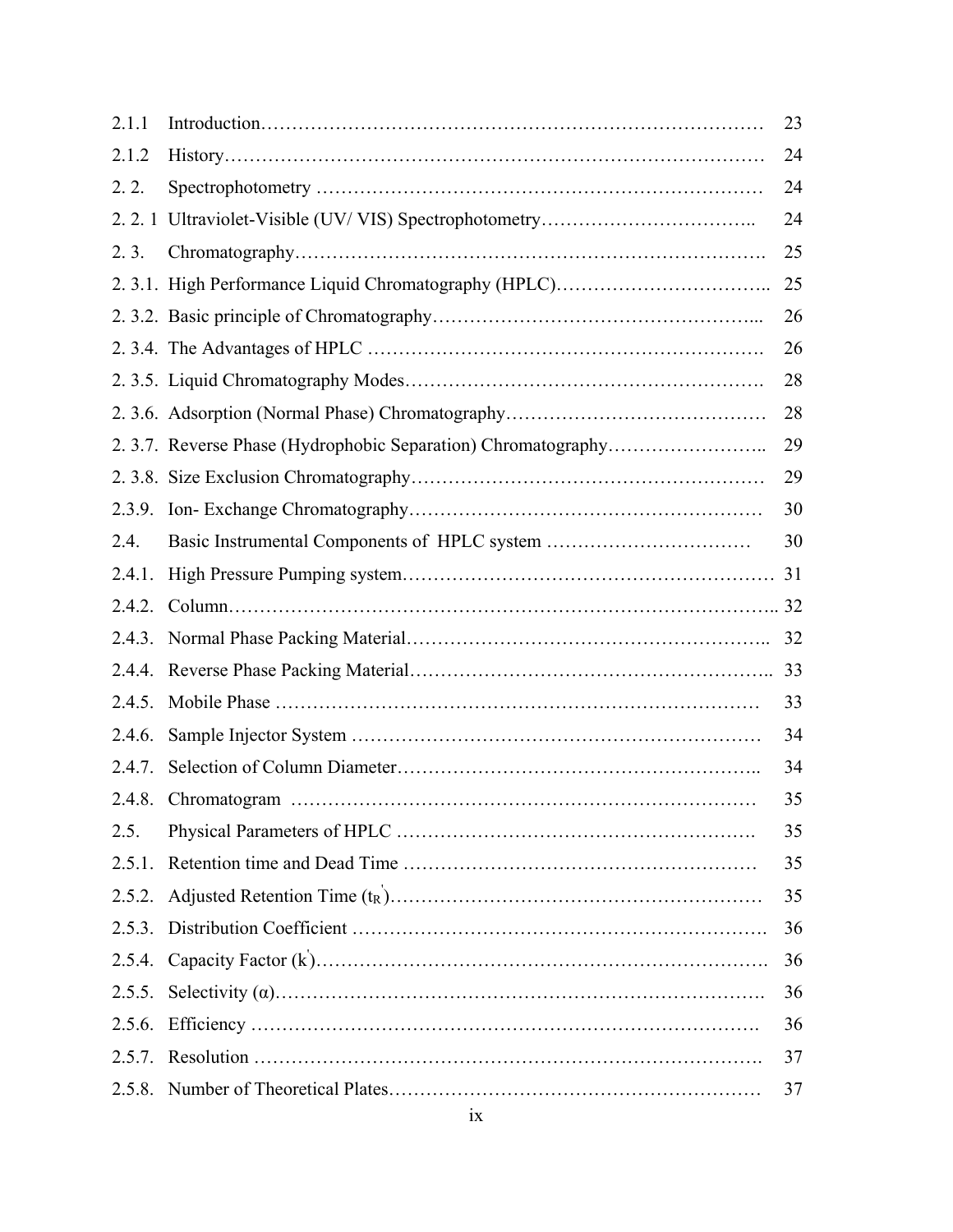| 2.6.   |                                                                                              | 37 |
|--------|----------------------------------------------------------------------------------------------|----|
| 2.6.1. |                                                                                              | 38 |
| 2.6.2. |                                                                                              | 38 |
| 2.7.   |                                                                                              | 40 |
| 2.8.   |                                                                                              | 41 |
| 2.9.   |                                                                                              | 42 |
| 2.10.  |                                                                                              | 43 |
| 2.11.  |                                                                                              | 44 |
| 2.12.  |                                                                                              | 58 |
|        |                                                                                              | 58 |
|        |                                                                                              | 58 |
| 2.13.  |                                                                                              | 59 |
|        |                                                                                              | 59 |
|        |                                                                                              | 59 |
|        |                                                                                              | 60 |
|        | 2.14.2. Analysis of Pharmaceutical Preparation by Standard Addition                          | 60 |
| 2.15.  |                                                                                              | 60 |
|        |                                                                                              | 60 |
|        | 2.15.2. Determination of $\alpha$ -Keto Acids from Serum using Linear Calibration Curve with |    |
|        |                                                                                              | 61 |
|        |                                                                                              | 61 |
|        | 2.15.4. Determination of α-Keto acids from Urine by Standard Addition                        | 61 |
| 2.16.  |                                                                                              | 61 |
|        |                                                                                              | 68 |
|        |                                                                                              | 68 |
|        |                                                                                              | 72 |
|        |                                                                                              | 73 |
| 2.18.  |                                                                                              |    |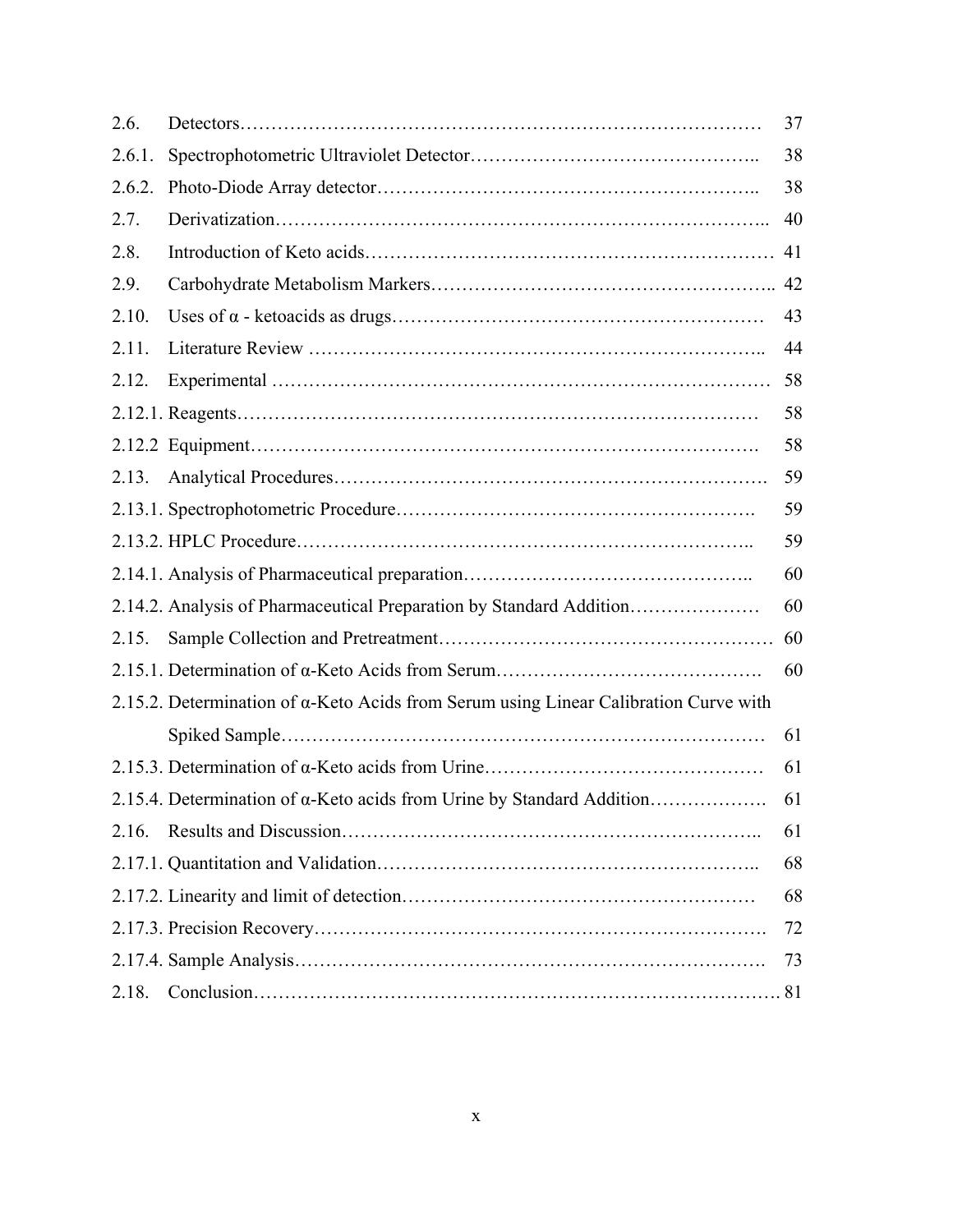#### **HPLC Determination of α-oxoaldehydes α-oxo acids from Human Serum of Diabetic and Uremic Patients using 4-nitro-1, 2-phenylenediamine as Derivatizing Reagent**

|        | <b>Titles</b><br>Page No.                                                     |     |
|--------|-------------------------------------------------------------------------------|-----|
|        |                                                                               |     |
| 3.1    |                                                                               | 82  |
| 3.1.1. |                                                                               | 83  |
|        |                                                                               | 84  |
|        |                                                                               | 86  |
|        |                                                                               | 87  |
| 3.1.5. |                                                                               | 88  |
| 3.1.6  |                                                                               | 88  |
| 3.2.   |                                                                               | 89  |
| 3.3.   |                                                                               | 105 |
| 3.3.1. |                                                                               | 105 |
| 3.4    |                                                                               | 105 |
| 3.4.1. |                                                                               | 105 |
| 3.4.2. |                                                                               | 106 |
| 3.5.1. | Determination of Oxoaldehyde and Oxo- acids from Serum                        | 106 |
| 3.5.2  | Determination of Oxoaldehyde and Oxoacids from Serum using Linear Calibration |     |
|        |                                                                               | 106 |
| 3.6.   |                                                                               | 107 |
| 3.6.1  |                                                                               | 107 |
| 3.6.2  |                                                                               | 108 |
|        |                                                                               | 111 |
|        |                                                                               | 111 |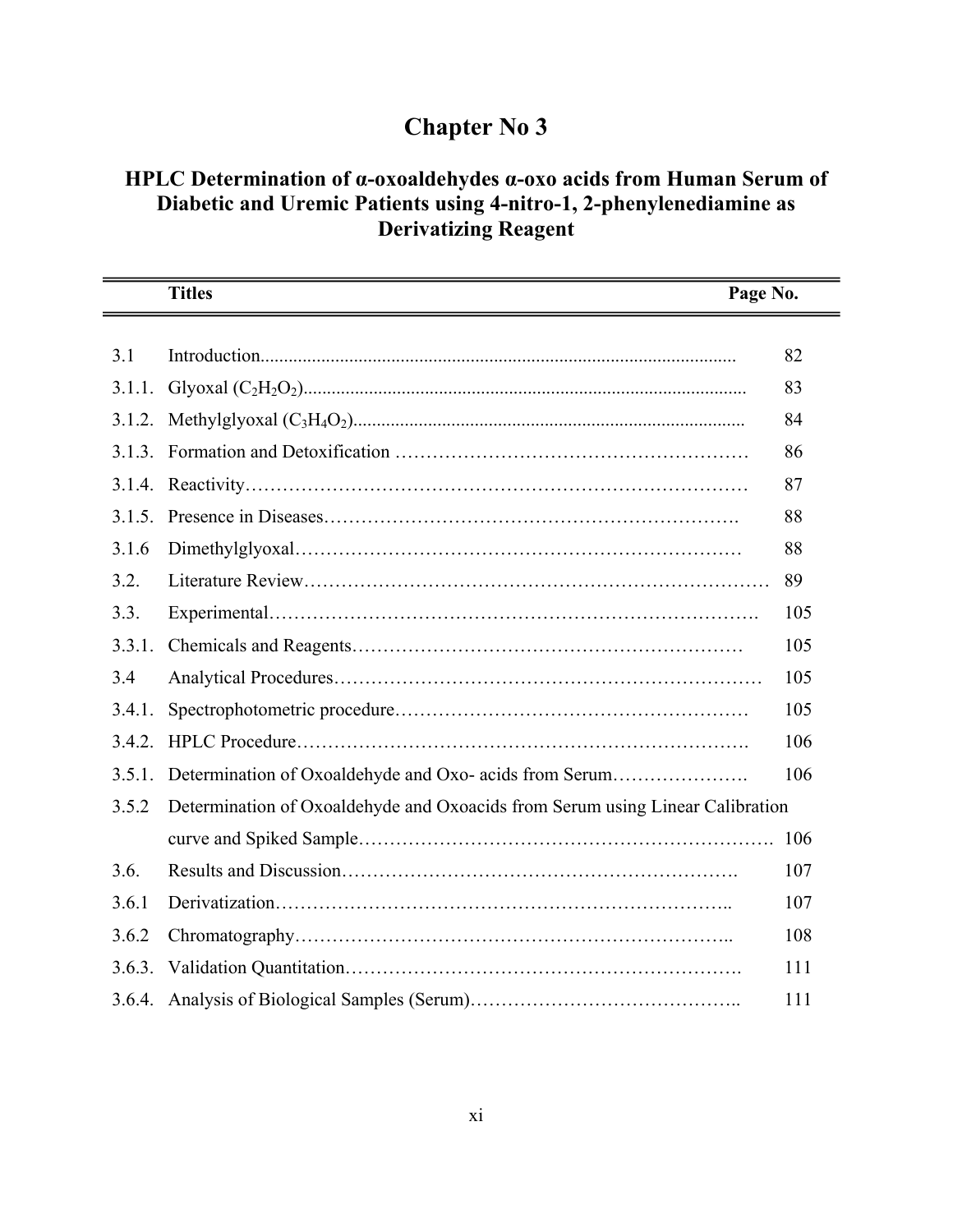| 3.7.  | Quantitative Analysis of Glyoxal, Methylglyoxal and Dimethylglyoxal from Foods, |     |
|-------|---------------------------------------------------------------------------------|-----|
|       | Beverages and Wines using HPLC and 4- Nitro-1, 2 Phenylenediamine as            |     |
|       |                                                                                 | 116 |
| 3.8.  |                                                                                 |     |
| 3.8.1 |                                                                                 | 117 |
| 3.9.  |                                                                                 |     |
| 3.9.1 |                                                                                 |     |
| 3.9.2 |                                                                                 | 117 |
| 3.10. |                                                                                 | 117 |
|       | 3.10.1. Determination of Go, MGo and DMGo by Standard Addition                  | 118 |
| 3.11. |                                                                                 | 118 |
|       |                                                                                 | 119 |
|       |                                                                                 | 121 |
|       |                                                                                 | 122 |
|       |                                                                                 | 124 |

#### **HPLC Determination of α-Keto acids in Human Serum using Meso-Stilbenediamine as Derivatizing Reagent.**

|      | <b>Titles</b><br>Page No.                                                             |     |
|------|---------------------------------------------------------------------------------------|-----|
| 4.1. |                                                                                       |     |
| 4.2. |                                                                                       |     |
|      |                                                                                       | 127 |
|      |                                                                                       | 127 |
|      |                                                                                       | 127 |
|      | 4.2.4. Preparation of amarine $(2, 4, 5 - \text{triphenyl} - 3 - \text{imidazoline})$ | 127 |
|      |                                                                                       | 128 |
|      |                                                                                       | 128 |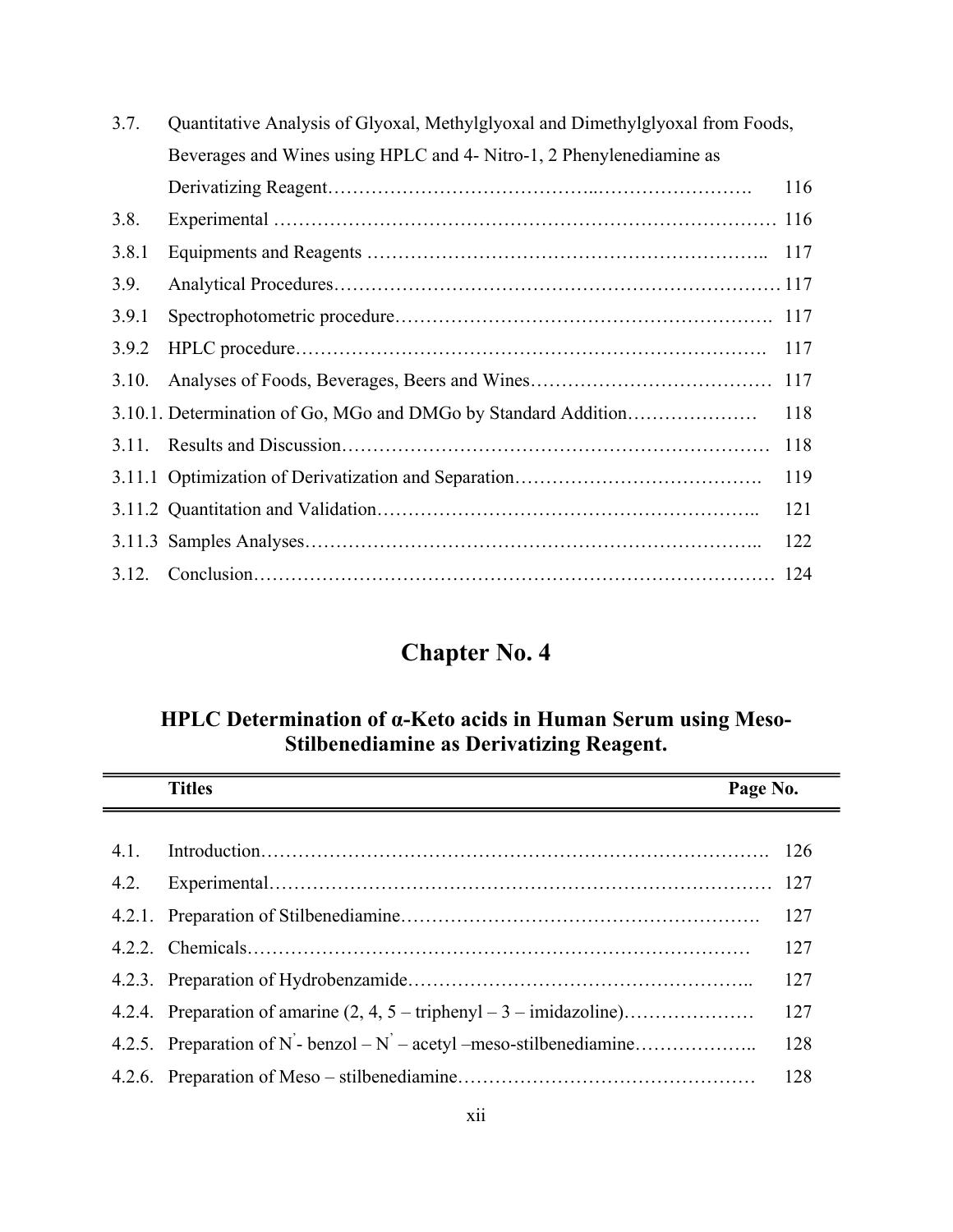|       |                                                                                             | 128 |
|-------|---------------------------------------------------------------------------------------------|-----|
|       |                                                                                             | 129 |
| 4.4.  |                                                                                             | 129 |
|       |                                                                                             | 129 |
|       |                                                                                             | 129 |
|       |                                                                                             | 129 |
|       | 4.4.4. Determination of $\alpha$ -Keto Acids from Serum using Linear Calibration Curve with |     |
|       |                                                                                             | 130 |
|       |                                                                                             | 130 |
| 4.5.  |                                                                                             |     |
| 4.5.1 |                                                                                             |     |
| 4.5.2 |                                                                                             |     |
|       |                                                                                             |     |
|       |                                                                                             | 147 |

#### **HPLC Determination of α- Keto acids from Serum using 2, 3-Diamino-2, 3 dimethyl butane and as Derivatization Reagents.**

|      | <b>Titles</b><br><u> 1980 - Johann Barnett, fransk politiker (</u> | Page No.   |
|------|--------------------------------------------------------------------|------------|
| 51   |                                                                    |            |
| 5.2. |                                                                    |            |
|      |                                                                    |            |
|      |                                                                    |            |
|      |                                                                    |            |
| 54   |                                                                    |            |
|      |                                                                    | <b>150</b> |
|      |                                                                    | -150       |